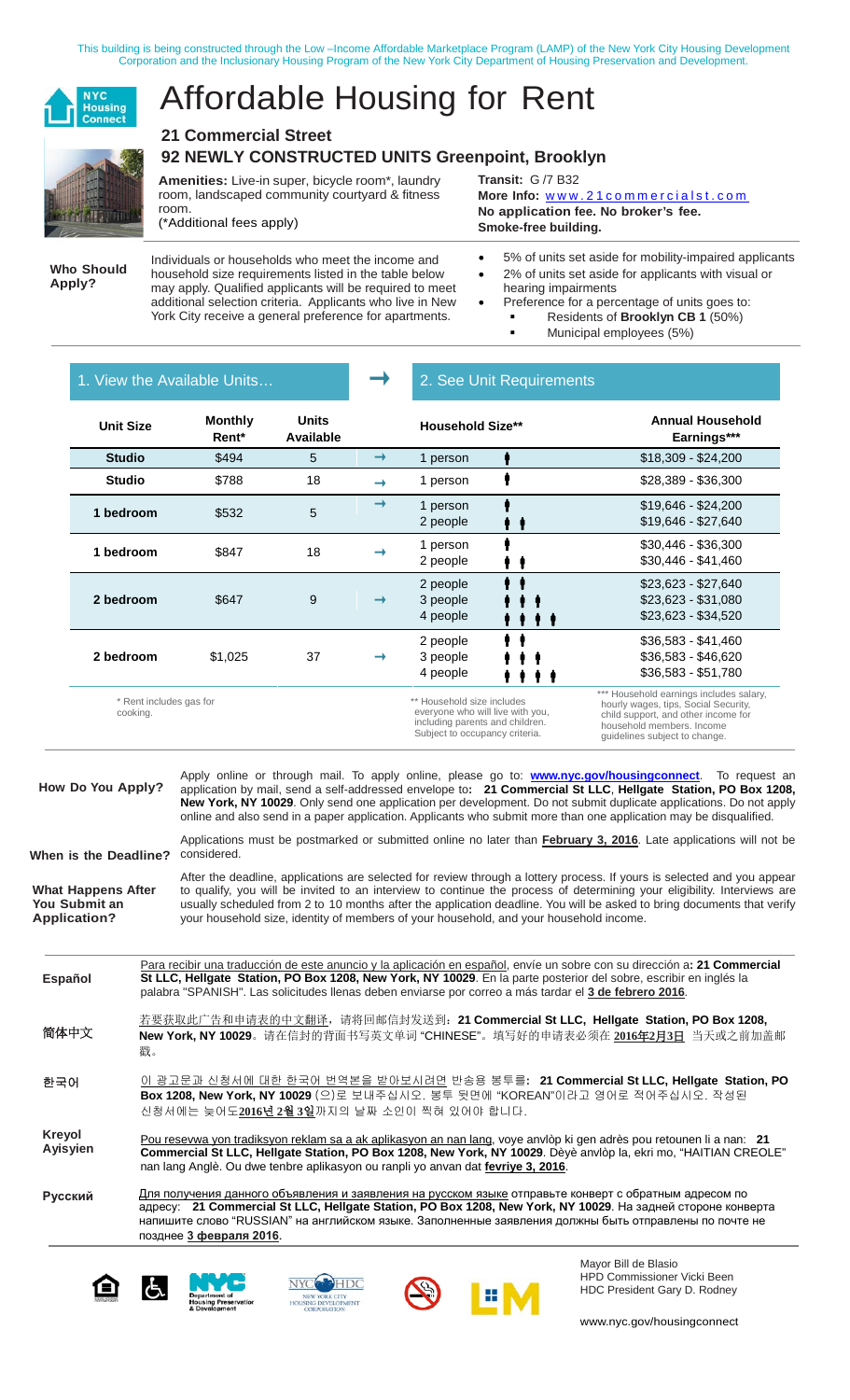Este edificio se construye a través del Programa del mercado asequible para personas de bajos ingresos (Low-Income Affordable Marketplace Program, LAMP) de la Corporación de Desarrollo de Viviendas de la Ciudad de Nueva York (New York City Housing Development Corporation) y el Programa de Vivienda Inclusiva del Departamento de Preservación y Desarrollo de Vivienda de la Ciudad de Nueva York (New York City Department of Housing Preservation and Development).



## Vivienda asequible para la renta **21 Commercial Street 92 UNIDADES CONSTRUIDAS RECIENTEMENTE en Greenpoint, Brooklyn**



### **Servicios:** administrador residente en el sitio, sala de bicicletas\*, lavadero, patio comunitario con jardín y sala para acondicionamiento físico. (\*Se aplican tarifas adicionales).

**¿Quién debería presentar la solicitud?**

Pueden presentar la solicitud las personas u hogares que cumplan con los requisitos de ingresos y tamaño de la familia que se describen en la siguiente tabla. Se requerirá a los solicitantes calificados que cumplan con los criterios de selección adicionales. Los solicitantes que viven en la Ciudad de Nueva York reciben una preferencia general sobre los apartamentos.

**Transporte público:** G /7 B32 **Más información:** [www.21commercialst.com](http://www.21commercialst.com/) **La solicitud no tiene ningún costo. El servicio del agente no tiene ningún costo. Edificio libre de humo.**

- 5 % de las unidades se destina a los solicitantes con discapacidad para movilizarse.
- 2 % de las unidades se destina a los solicitantes con discapacidades visuales o auditivas.
- La preferencia de un porcentaje de las unidades está destinada a:
	- Residentes de la **Junta Comunitaria 1 de Brooklyn** (50 %)
	- Empleados municipales (5 %)

### 1. Ver todas las unidades disponibles…  $\Box$  2. Ver los requisitos de las unidades.

| Tamaño de la<br>unidad | Renta<br>mensual* | <b>Unidades</b><br>disponibles |               | Tamaño de la familia**                 |                                      | Ingreso anual<br>de la familia***                                 |
|------------------------|-------------------|--------------------------------|---------------|----------------------------------------|--------------------------------------|-------------------------------------------------------------------|
| <b>Estudio</b>         | \$494             | 5                              | →             | 1 persona                              |                                      | \$18,309 a \$24,200                                               |
| <b>Estudio</b>         | \$788             | 18                             | $\rightarrow$ | 1 persona                              |                                      | \$28,389 a \$36,300                                               |
| 1 habitación           | \$532             | 5                              | $\rightarrow$ | 1 persona<br>2 personas                |                                      | \$19,646 a \$24,200<br>\$19,646 a \$27,640                        |
| 1 habitación           | \$847             | 18                             | →             | 1 persona<br>2 personas                | , ,                                  | \$30,446 a \$36,300<br>\$30,446 a \$41,460                        |
| 2 habitaciones         | \$647             | 9                              | $\rightarrow$ | 2 personas<br>3 personas<br>4 personas | $\cdots$<br>.                        | \$23,623 a \$27,640<br>\$23,623 a \$31,080<br>\$23,623 a \$34,520 |
| 2 habitaciones         | \$1,025           | 37                             | $\rightarrow$ | 2 personas<br>3 personas<br>4 personas | $\cdots$<br>.<br>$\bullet$ $\bullet$ | \$36,583 a \$41,460<br>\$36,583 a \$46,620<br>\$36,583 a \$51,780 |
|                        |                   |                                |               |                                        |                                      | $***$ Les insteads de la familie insluten aalatie, aalatie par    |

\* La renta incluye gas para cocinar

\*\* El tamaño de la familia incluye a todas las personas que vivirán con usted, incluso a los padres y niños. Sujeto a criterios de ocupación.

Los ingresos de la familia incluyen salario, salario por hora, propinas, Seguro social, manutención infantil y otros ingresos de los miembros del grupo familiar. Los lineamientos de ingresos están sujetos a cambios.

**¿Cómo puedo presentar una solicitud?**

Presente su solicitud en línea o por correo. [Para presentar su solicitud en línea, vaya a:](https://a806-housingconnect.nyc.gov/nyclottery/lottery.html%23home)  **[www.nyc.gov/housingconnect](https://a806-housingconnect.nyc.gov/nyclottery/lottery.html%23home)**. Para presentar una solicitud por correo, envíe una tarjeta postal o un sobre con la dirección del remitente a: **21 Commercial St LLC, Hellgate Station, PO Box 1208, New York, NY 10029**. Solo envíe una solicitud por urbanización. No presente solicitudes en duplicado. No presente su solicitud en línea y envíe una solicitud impresa. Podemos descalificar a los solicitantes que presenten más de una solicitud.

Las solicitudes deben tener el sello postal o presentarse en línea antes del **3 de febrero de 2016**. Las solicitudes

Después de la fecha límite, las solicitudes se seleccionan para su revisión mediante un proceso de lotería. Si la suya es seleccionada y usted parece calificar, se le invitará a una entrevista para continuar el proceso para determinar su elegibilidad. Las entrevistas, por lo general, se programan de 2 a 10 meses después de la fecha límite de la solicitud. Se le pedirá que traiga los documentos que verifican el tamaño de su familia, identificación de los miembros de su

**¿Cuándo es la fecha límite?**

**¿Qué sucede después de que presenta una solicitud?**





atrasadas no se considerarán.

grupo familiar y su ingreso del hogar.





Alcalde Bill de Blasio Comisionada Vicki Been, HPD Presidente Gary D. Rodney, HPD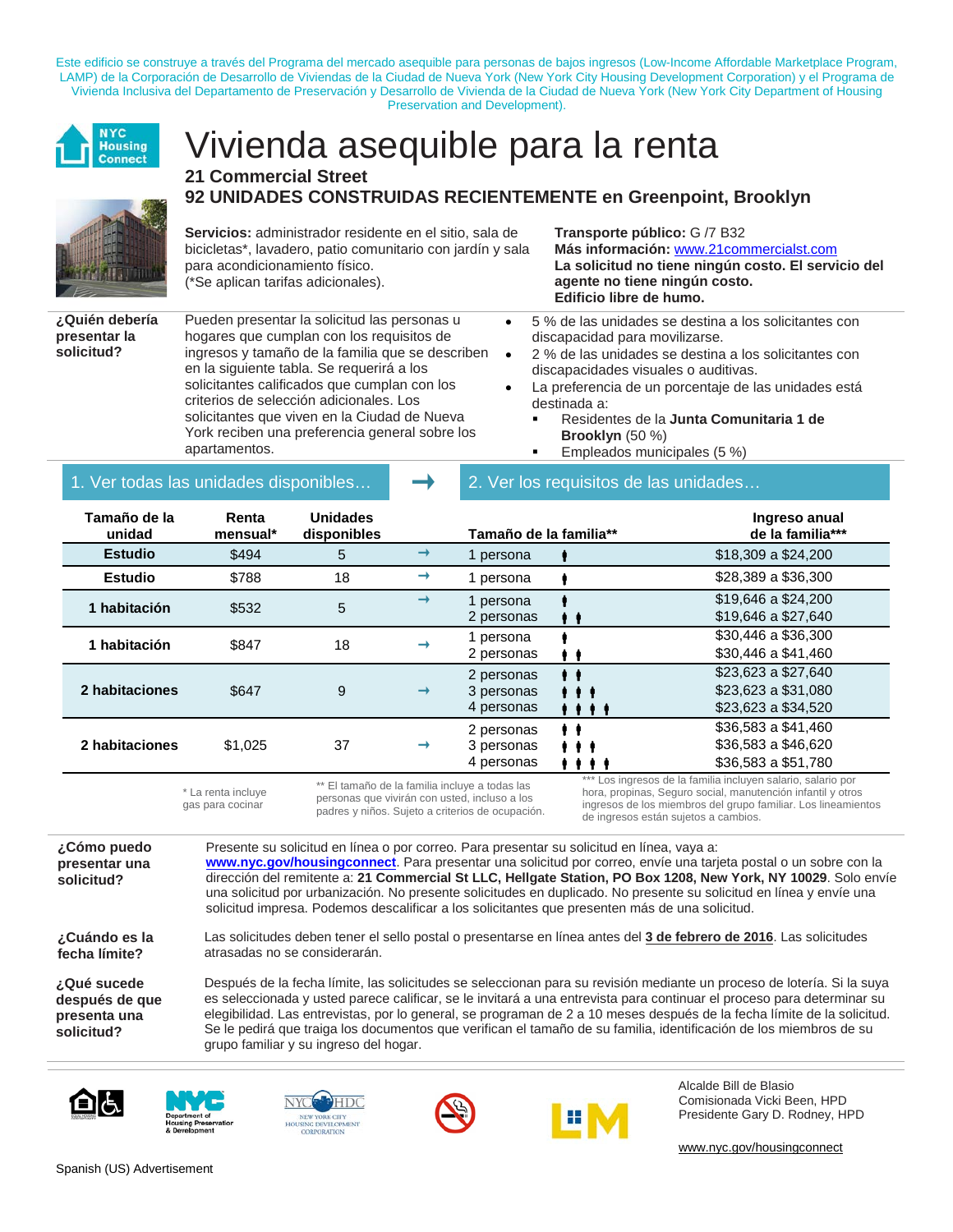此建筑正在通过纽约市房屋开发公司 (NewYork City Housing DevelopmentCorporation) 的低收入平价市场计划 (Low-Income Affordable Marketplace Program, LAMP) 以及纽约市住房保护和发展部 (New York City Department of Housing Preservation and Development) 的包含性分区制住房计划 (Inclusionary Housing Program) 进行建造。



## 平价廉租房

**21** 商业街 **92** 新建单元,地址为 **Greenpoint, Brooklyn**

便利设施:现场管理员、自行车房\*、洗衣间、景观社区庭院和健 身房。

(\*额外付费)。

搬迁:G/7 B32 更多信息:[www.21commercialst.com](http://www.21commercialst.com/) 无申请费用。无代理人费用。 无烟建筑。

哪些人应该申请? 满足下表中列出的收入和家庭人数要求的个人或家 庭可以申请。符合条件的申请人将需要满足其他选 择标准。居住在纽约市的申请人一般享有选择公寓 的优先权。

- 5% 的单元为行动障碍申请人预留
- 2% 的单元为视力或听力障碍申请人预留
- 单元优先选择权的分配对象和比例:
	- 布鲁克林第 1 社区委员会居民 (50%)
	- 市政雇员 (5%)

| 1. 查看可用单元 |               |           |               | 2. 查看单元要求                                 |                           |                                                                   |  |
|-----------|---------------|-----------|---------------|-------------------------------------------|---------------------------|-------------------------------------------------------------------|--|
| 单元大小      | 月租租金*         | 可用<br>单元数 |               | 家庭人数**                                    |                           | 家庭年收入***                                                          |  |
| 工作室       | \$494         | 5         | $\rightarrow$ | 1个人                                       |                           | \$18,309 - \$24,200                                               |  |
| 工作室       | \$788         | 18        | $\rightarrow$ | 1个人                                       |                           | \$28,389 - \$36,300                                               |  |
| 1个卧室      | \$532         | 5         | $\rightarrow$ | 1个人<br>2个人                                | ' '                       | \$19,646 - \$24,200<br>\$19,646 - \$27,640                        |  |
| 1 个卧室     | \$847         | 18        | →             | 1个人<br>2个人                                |                           | $$30,446 - $36,300$<br>$$30,446 - $41,460$                        |  |
| 2个卧室      | \$647         | 9         | $\rightarrow$ | 2个人<br>3个人<br>4个人                         | $\cdots$<br>$\cdots$<br>. | $$23,623 - $27,640$<br>\$23,623 - \$31,080<br>$$23,623 - $34,520$ |  |
| 2个卧室      | \$1,025       | 37        | $\rightarrow$ | 2个人<br>3个人<br>4个人                         | $\cdots$<br>.<br>.        | $$36,583 - $41,460$<br>\$36,583 - \$46,620<br>\$36,583 - \$51,780 |  |
|           | * 租金包括烹调用燃气费用 |           |               | ** 家庭人数包括将与您居住在一起的每个人,<br>包括父母和子女。符合入住标准。 |                           | *** 家庭收入包括家庭成员的薪资、时薪、小<br>费、社会安全福利金、子女抚养费和其他收入。<br>收入指导意见可能会有所更改。 |  |

如何申请? 在线申请或通过邮件申请。如果在线申请,请转到:**[www.nyc.gov/housingconnect](https://a806-housingconnect.nyc.gov/nyclottery/lottery.html%23%E5%AE%B6%E5%BA%AD)**。如果通过邮件请求申请 表,请将明信片或回邮信封发送到:**21 Commercial St LLC**, **Hellgate Station, PO Box 1208, New York, NY 10029**。按照开发计划只能发送一份申请表。请勿提交重复的申请表。请勿同时在线申请和发送书面申请表。提交 一份以上申请表的申请人可能会被取消资格。 截止日期是什么时候? 必须在 **2016** 年 **2** 月 **3** 日 当天或之前在申请表上加盖邮戳或在线提交申请表。逾期申请表将不予考虑。 在提交申请表之后需要经

在截止日期之后,将通过抽签过程选择申请表进行审核。如果您的申请表被选中并且您基本符合条件,相关部门将 邀请您进行面谈,从而进一步确定您是否符合申请资格。通常将面谈安排在申请截止日期之后的 2 个月到 10 个月 之间。您将需要携带可证明您的家庭人数、家庭成员身份以及家庭收入的相关文件。



过哪些流程?







市长 Bill de Blasio HPD 专员 Vicki Been HDC 总裁 Gary D. Rodney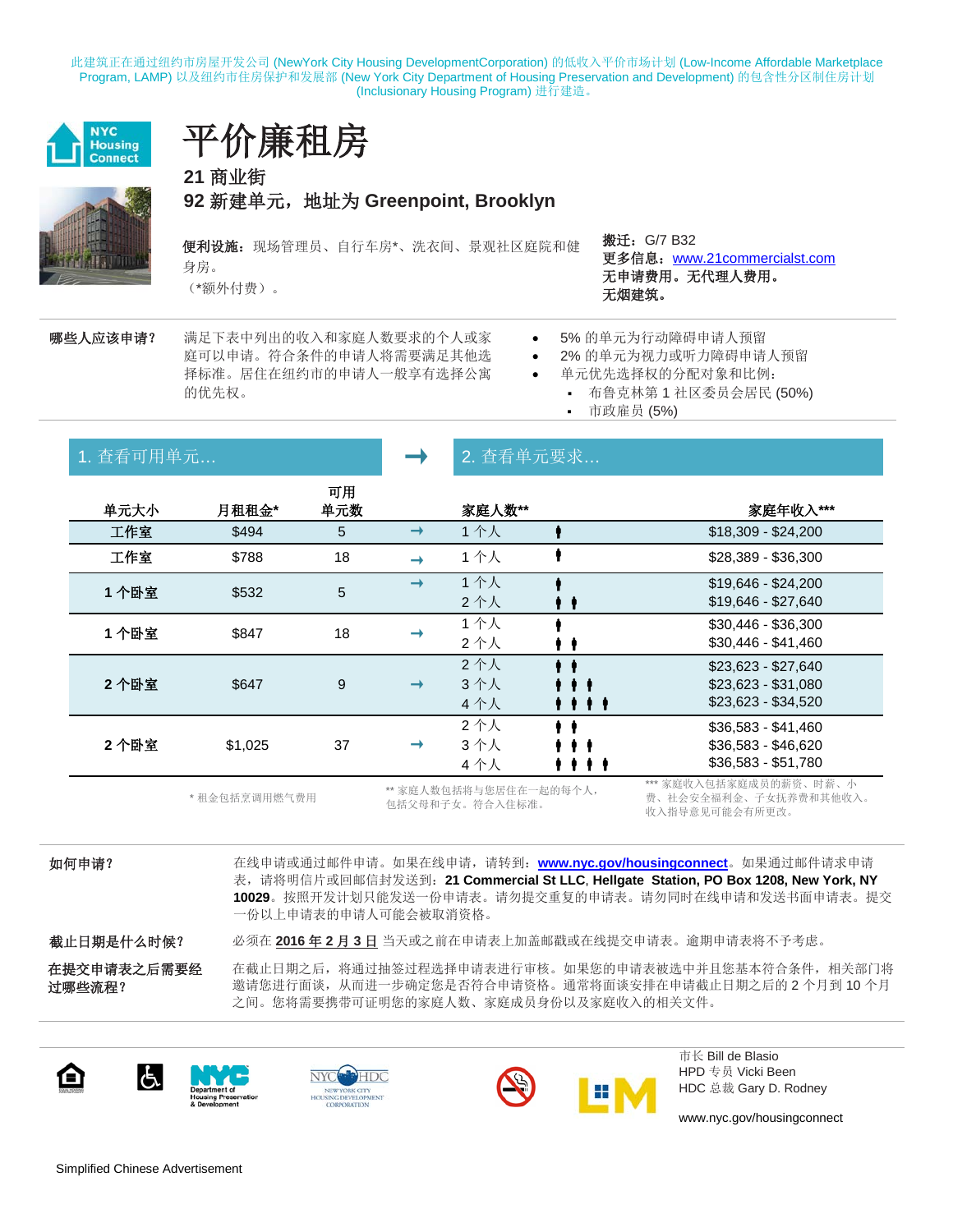이 건물은 뉴욕 시 주택개발공사(New York City Housing Development Corporation)의 저소득 저가 마켓플레이스 프로그램 (Low –Income Affordable Marketplace Program, LAMP) 및 뉴욕 시 주택 보존 및 개발국(New York City Department of Housing Preservation and Development)의 계층혼합형 주택 프로그램(Inclusionary Housing Program)을 통해 건설됩니다.







### **21 Commercial Street Greenpoint, Brooklyn** 에 새로 건설되는 **92** 가구

편의 시설**:** 현지 거주자 관리인, 자전거실\*, 세탁실, 조경 커뮤니티 코트야드, 피트니스실 (\*표시는 추가 수수료 부과)

교통편**:** G/7 B32 자세한 정보**:** [www.21commercialst.com](http://www.21commercialst.com/) 신청 수수료 없음**.** 중개 수수료 없음**.** 금연 건물

• 전체 가구 중 5%는 거동이 불편한 신청자를

• 전체 가구 중 2%는 시각 또는 청각 장애가 있는 신청자를 위해 따로 확보해 두었습니다. • 각 동은 다음과 같은 비율을 선호합니다. 브룩클린 **CB 1** 거주자 (50%)

위해 따로 확보해 두었습니다.

지자체 직원 (5%)

신청 대상자는 누구인가요**?**

아래 표에 나열된 소득 및 가구 규모 요구사항에 부합하는 개인 또는 가구라면 신청하실 수 있습니다. 자격을 갖춘 신청자는 추가적인 선정 기준을 충족해야 합니다. 뉴욕 시에 거주하는 신청자가 일반적으로 아파트에 우선 배정됩니다.

| 1. 이용 가능한 가구 보기 |            |            |               |                      | 2. 가구 이용 요건 보기                      |                                                             |  |
|-----------------|------------|------------|---------------|----------------------|-------------------------------------|-------------------------------------------------------------|--|
| 가구 크기           | 월 임<br>대료* | 가용<br>가구 수 |               | 가구 규모**              |                                     | 연간 가구<br>소득***                                              |  |
| 스튜디오            | \$494      | 5          | $\rightarrow$ | 1 인                  |                                     | \$18,309~\$24,200                                           |  |
| 스튜디오            | \$788      | 18         | $\rightarrow$ | 1 인                  |                                     | \$28,389~\$36,300                                           |  |
| 침실 1            | \$532      | 5          | ⊣             | 1 인<br>2 인           |                                     | $$19,646 - $24,200$<br>$$19,646 - $27,640$                  |  |
| 침실 1            | \$847      | 18         |               | 1 인<br>2 인           |                                     | \$30,446~\$36,300<br>\$30,446~\$41,460                      |  |
| 침실 2            | \$647      | 9          | $\rightarrow$ | 2 인<br>3 인<br>4 인    | $\bullet$ (<br>$\mathbf{H}$<br>,,,, | \$23,623~\$27,640<br>\$23,623~\$31,080<br>\$23,623~\$34,520 |  |
| 침실 2            | \$1,025    | 37         | $\rightarrow$ | 2 인<br>3 인<br>$A$ OI | $\cdots$<br>-1<br>. .<br>,,,,       | \$36,583~\$41,460<br>\$36,583~\$46,620<br>\$3652251780      |  |

\* 임대료에는 취사용 가스 요금이 포함됩니다. 가구 규모에는 부모 및 자녀를 포함하여 귀하와 함께 거주하는 모든 사람이 포함됩니다. 거주 조건에 해당하는 사항입니다. \*\*\* 가구 소득에는 급여, 시간당 수당, 팁, 사회 보장, 자녀 양육비 및 기타 가구 구성원의 소득이 포함됩니다. 소득 지침은 변경될 수 있습니다.

신청 방법은 무엇인가요**?**

온라인 또는 우편을 통해 신청하실 수 있습니다. 온라인으로 신청하시려면 **www.nyc.gov/housingconnect** 에 접속하십시오. 우편을 통해 신청하실 경우 반송용 봉투를 **21 Commercial St LLC**, **Hellgate Station, PO Box 1208, New York, NY 10029** 로 보내십시오.. 주택 개발당 신청서 한 부만 보낼 수 있습니다. 복수 신청은 금지됩니다. 온라인 신청과 우편 신청을 같이 신청하지 마십시오. 하나 이상의 신청서를 제출한 신청자는 자격을 상실할 수 있습니다.

마감일은 언제인가요**?** 늦어도 **2016** 년 **2** 월 **3** 일까지의 날짜 소인이 찍힌 신청서를 우편 발송하거나 이 날짜까지 온라인 신청서를 제출해야 합니다. 기한을 넘긴 신청서는 고려되지 않습니다.

4 인

신청서 제출 이후에는 어떤 절차가 진행되나요**?** 신청서 기한이 지나면 추첨 과정을 통해 검토 대상을 선정합니다. 귀하의 신청서가 선택되고 귀하가 자격이 있는 것으로 보이는 경우 귀하의 자격 충족 여부를 결정하는 절차를 진행하기 위해 귀하에 대한 면담을 요청할 것입니다. 인터뷰 일정은 보통 신청 기한이 지난 후 2~10 개월 내에 결정됩니다. 귀하는 귀하의 가구의 규모, 가구 구성원의 신원, 가구 소득을 증명할 수 있는 서류를 지참해야 합니다.











Bill de Blasio, 시장 Vicki Been, HPD 국장 Gary D. Rodney, HDC 회장 [www.nyc.gov/housingconnect](http://www.nyc.gov/housingconnect)

\$36,583~\$51,780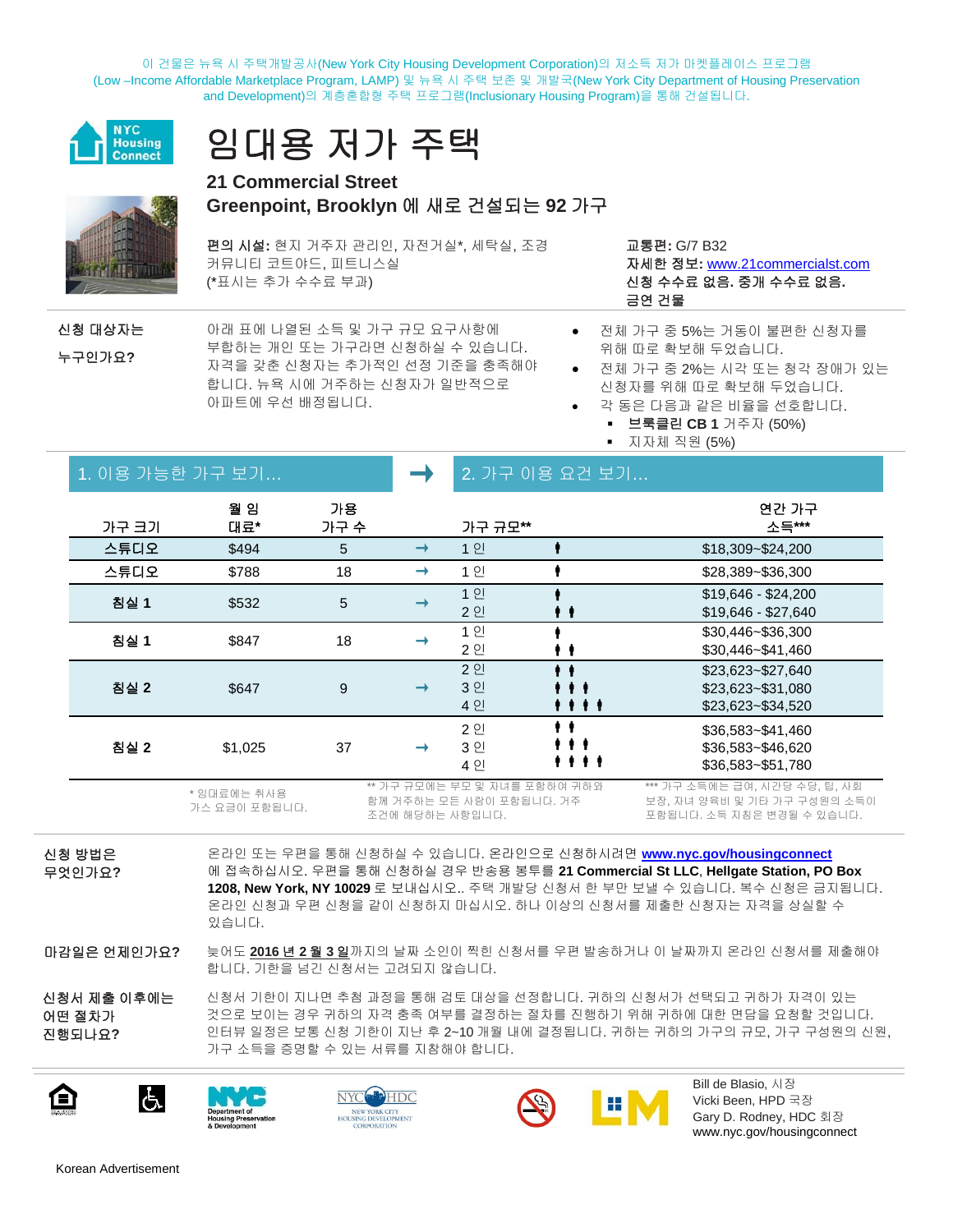Yo konstwi bilding sa a avèk Pwogram Mache ki pa Chè pou Moun ki pa Touche Ase Revni (Low –Income Affordable Marketplace Program, LAMP) Sosyete Devlopman Lojman Vil New York (New York City Housing Development Corporation) ak Pwogram Lojman pou Moun San Paspouki (Inclusionary Housing Program) Depatman Konsèvasyon ak Devlopman Lojman Vil New York (New York City Department of Housing Preservation and Development).



# Lojman ki Pa Chè pou Lwe

### **21 Commercial Street 92 INITE APATMAN KI FÈK BATI nan Greenpoint, Brooklyn**

**Ekipman:** Espas pou viv la bèl anpil, sal pou bisiklèt\*, sal lesvi, lakou kominote ki gen peyizaj pwòp ak sal pou egzèsis fizik. (\*Ou ka gen frè siplemantè pou peye)

**Tranzit:** G/7 B32

**Plis Enfòmasyon:** [www.21commercialst.com](http://www.21commercialst.com/) **Pa gen frè aplikasyon. Pa gen frè koutye. Bilding san lafimen.**

Kimoun ki Ta Dwe Aplike? Moun oswa fanmi ki satisfè kondisyon revni oswa kondisyon kantite moun ki nan kay ki endike nan tablo anba la a ka aplike. Moun ki aplike ki kalifye ap gen obligasyon pou satisfè kritè seleksyon yo. Moun ki aplike k ap viv nan Vil New York ap resevwa yon preferans jeneral pou apatman yo.

- 5% inite apatman ki rezève pou moun ki aplike ki gen pwoblèm mobilite
- 2% inite apatman ki rezève pou moun ki aplike epi ki gen pwoblèm pou wè oswa pou tande
- Preferans pou yon pousantaj inite apatman yo prale pou:
	- Rezidan **Brooklyn CB 1** (50%)
	- Anplwaye minisipal (5%)

1. Wè Inite Apatman ki Disponib yo…  $\Box$  2. Wè Kondisyon pou Inite Apatman yo…

| Gwosè Inite a  | Pri Lwaye<br>pa Mwa* | Inite ki<br><b>Disponib</b> |               |                            | Kantite Moun ki nan Kay**   | Revni Anyèl<br>Fanmi an***                                        |
|----------------|----------------------|-----------------------------|---------------|----------------------------|-----------------------------|-------------------------------------------------------------------|
| <b>Estidyo</b> | \$494                | 5                           | $\rightarrow$ | 1 moun                     |                             | $$18,309 - $24,200$                                               |
| <b>Estidyo</b> | \$788                | 18                          | →             | 1 moun                     |                             | \$28,389 - \$36,300                                               |
| 1 chanm        | \$532                | 5                           | $\rightarrow$ | 1 moun<br>2 moun           |                             | $$19,646 - $24,200$<br>$$19,646 - $27,640$                        |
| 1 chanm        | \$847                | 18                          |               | 1 moun<br>2 moun           |                             | $$30,446 - $36,300$<br>$$30,446 - $41,460$                        |
| 2 chanm        | \$647                | 9                           | $\rightarrow$ | 2 moun<br>3 moun<br>4 moun | .<br>.                      | $$23,623 - $27,640$<br>$$23,623 - $31,080$<br>$$23,623 - $34,520$ |
| 2 chanm        | \$1,025              | 37                          | $\rightarrow$ | 2 moun<br>3 moun<br>4 moun | $\blacksquare$<br>.<br>,,,, | $$36,583 - $41,460$<br>\$36,583 - \$46,620<br>$$36,583 - $51,780$ |

\* Pri lwaye a gen ladan gaz pou kwit manje Kantite moun ki nan kay la gen ladan tout moun k ap viv avèk ou, tankou paran ak timoun. Sa depannde kritè pou moun rete nan kay la. Revni fanmi an gen salè, salè pa èdtan, poubwa, Sekirite Sosyal, sipò timoun, ak lòt revni pou moun nan kay la. Gid revni an ka chanje.

**Kijan pou Ou Aplike?**

Aplike sou Entènèt oswa pa lapòs. Pou aplike sou entènèt, tanpri ale sou sitwèb: **[www.nyc.gov/housingconnect](https://a806-housingconnect.nyc.gov/nyclottery/lottery.html%23home)**. Pou mande yon aplikasyon pa lapòs, voye yon kat postal oswa anvlòp ki tou gen adrès pou voye li tounen an nan: **21 Commercial St LLC**, **Hellgate Station, PO Box 1208, New York, NY 10029**. Voye yon sèl aplikasyon pou cha devlopman. Pa soumèt diplikata aplikasyon. Pa aplike sou entènèt oswa tou pa voye yon aplikasyon nan papye. Moun ki aplike epi ki soumèt plis pase yon aplikasyon ka pa kalifye.

Ou dwe mete dat nana aplikasyon yo oswa ou dwe soumèt yo sou entènèt anvan **3 Fevriye 2016**. Nou p ap

Apre dat limit lan pase, n ap chwazi aplikasyon yo pou revizyon dapre yon pwosesis tiraj-osò. Si nou chwazi aplikasyon ou epi si ou sanble kalifye, n ap envite ou nan yon entèvyou pou nou kontinye pwosesis pou detèmine si ou kalifye. Anjeneral, nou pwograme entèvyou yo ant 2 ak 10 mwa apre dat limit aplikasyon an. N ap mande ou pou pote dokiman ki verifye kantite moun k ap viv lakay ou, idantite moun k ap viv lakay ou, ak revni moun lakay ou.

**Kisa Dat Limit lan ye?**

**Kisa K ap Pase Apre Ou Soumèt yon Aplikasyon?**





konsidere aplikasyon ki anreta yo.





Majistra Bill de Blasio Manm Komisyon HPD Vicki Been Prezidan HDC Gary D. Rodney [www.nyc.gov/housingconnect](http://www.nyc.gov/housingconnect)